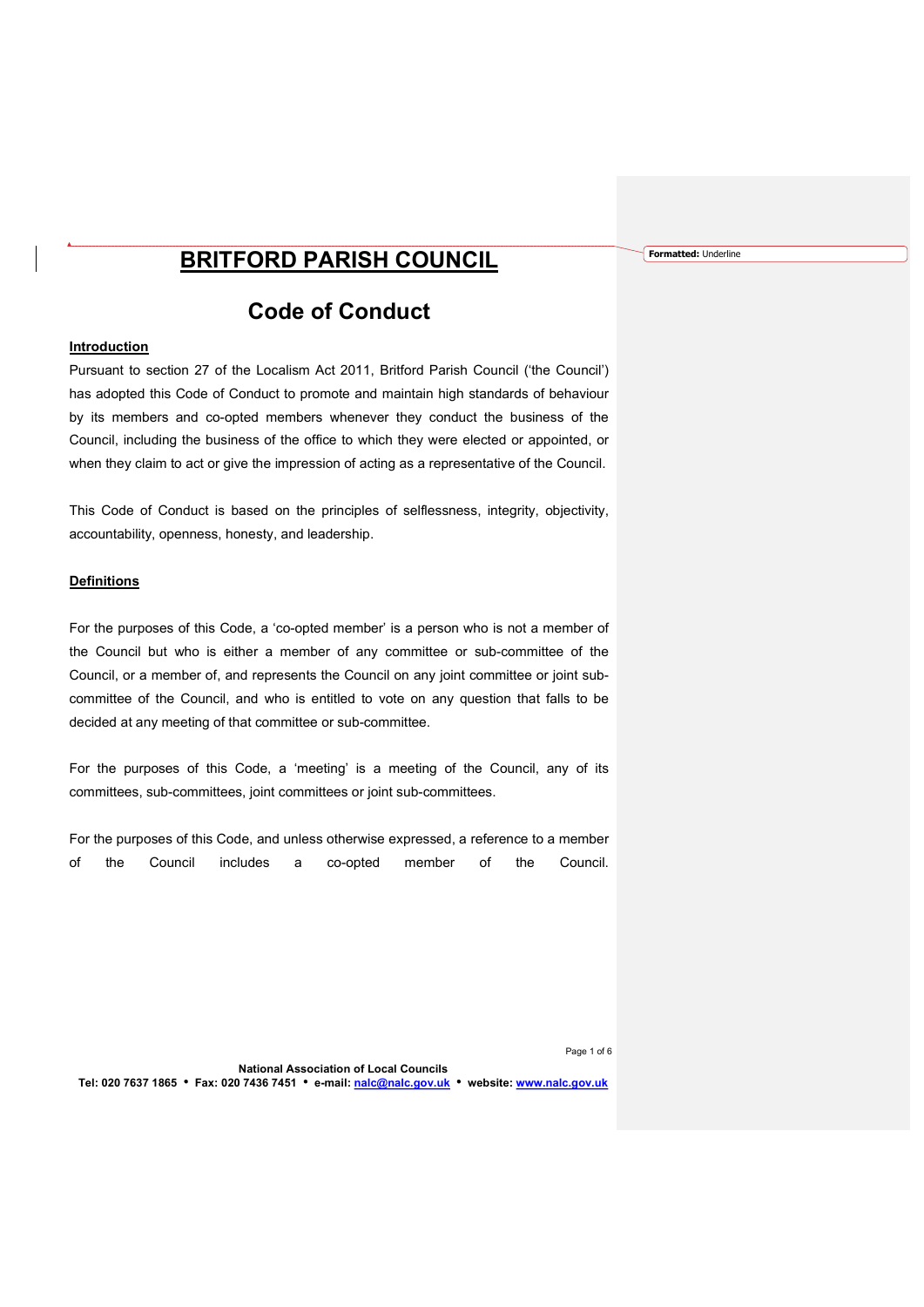## Member obligations

When a member of the Council acts, claims to act or gives the impression of acting as a representative of the Council, he/she has the following obligations.

- 1. He/she shall behave in such a way that a reasonable person would regard as respectful.
- 2. He/she shall not act in a way which a reasonable person would regard as bullying or intimidatory.
- 3. He/she shall not seek to improperly confer an advantage or disadvantage on any person.
- 4. He/she shall use the resources of the Council in accordance with its requirements.
- 5. He/she shall not disclose information which is confidential or where disclosure is prohibited by law.

#### Registration of interests

- 6. Within 28 days of this Code being adopted by the Council, or the member's election or the co-opted member's appointment (where that is later), he/she shall register with the Monitoring Officer the interests which fall within the categories set out in Appendices A and B.
- 7. Upon the re-election of a member or the re-appointment of a co-opted member, he/she shall within 28 days re-register with the Monitoring Officer any interests in Appendices A and B.
- 8. A member shall register with the Monitoring Officer any change to interests or new interests in Appendices A and B within 28 days of becoming aware of it.

Page 2 of 6

National Association of Local Councils Tel: 020 7637 1865 • Fax: 020 7436 7451 • e-mail: nalc@nalc.gov.uk • website: www.nalc.gov.uk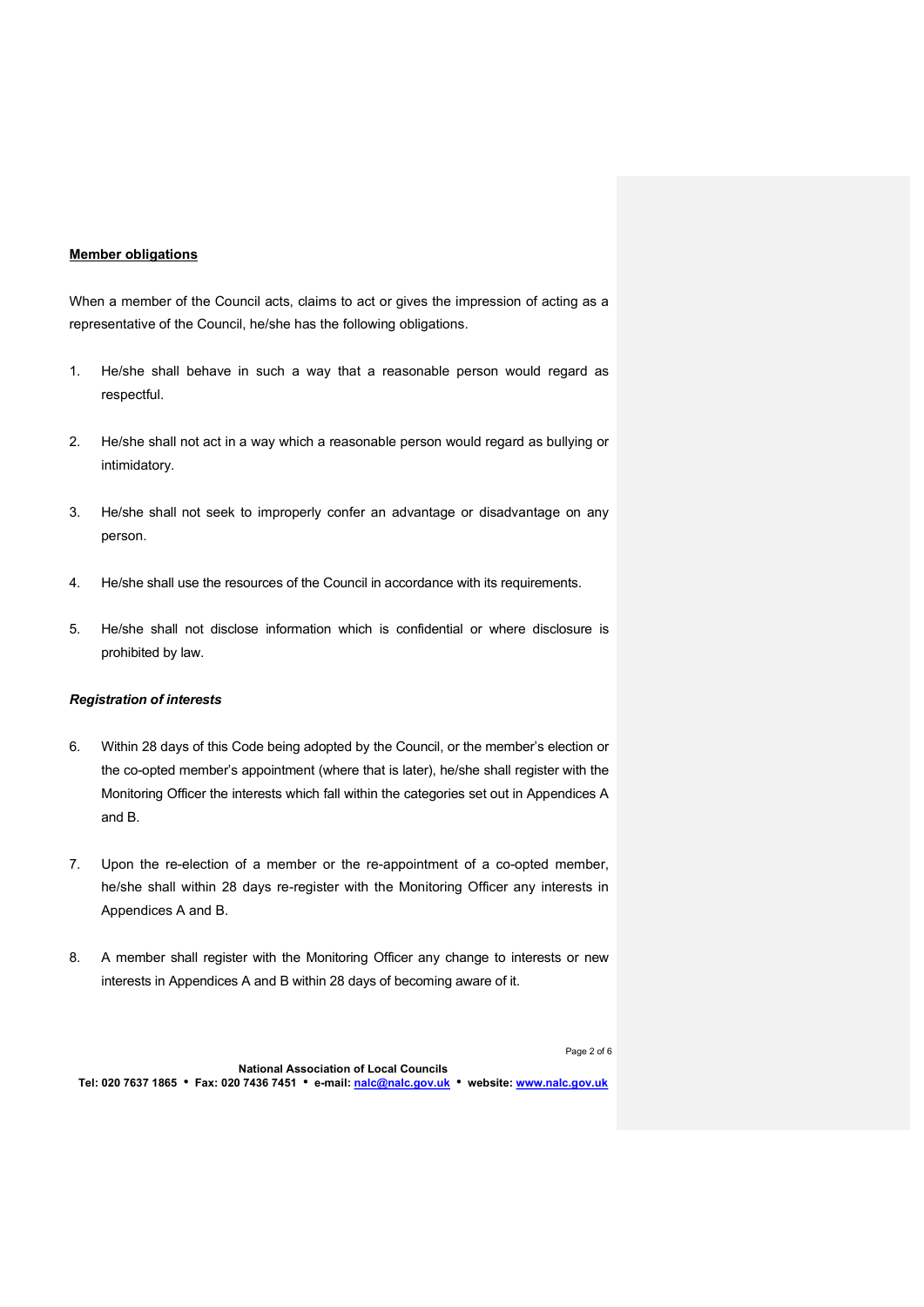9. A member need only declare the existence but not the details of any interest which the Monitoring Officer agrees is a 'sensitive interest'. A sensitive interest is one which, if disclosed on a public register, could lead the member or a person connected with the member to be subject to violence or intimidation.

#### Declaration of interests at meetings

- 10. Where a matter arises at a meeting which relates to an interest in Appendix A the member shall not participate in a discussion or vote on the matter. He/she only has to declare what his/her interest is if it is not already entered in the member's register of interests or if he/she has not notified the Monitoring Officer of it.
- 11. Where a matter arises at a meeting which relates to an interest in Appendix A which is a sensitive interest, the member shall not participate in a discussion or vote on the matter. If it is a sensitive interest which has not already been disclosed to the Monitoring Officer, the member shall disclose he/she has an interest but not the nature of it.
- 12. Where a matter arises at a meeting which relates to an interest in Appendix B, the member shall not vote on the matter. He/she may speak on the matter only if members of the public are also allowed to speak at the meeting.
- 13. A member only has to declare his/her interest in Appendix B if it is not already entered in his/her register of interests or he/she has not notified the Monitoring Officer of it or if he/she speaks on the matter. If he/she holds an interest in Appendix B which is a sensitive interest not already disclosed to the Monitoring Officer, he/she shall declare the interest but not the nature of the interest.

Page 3 of 6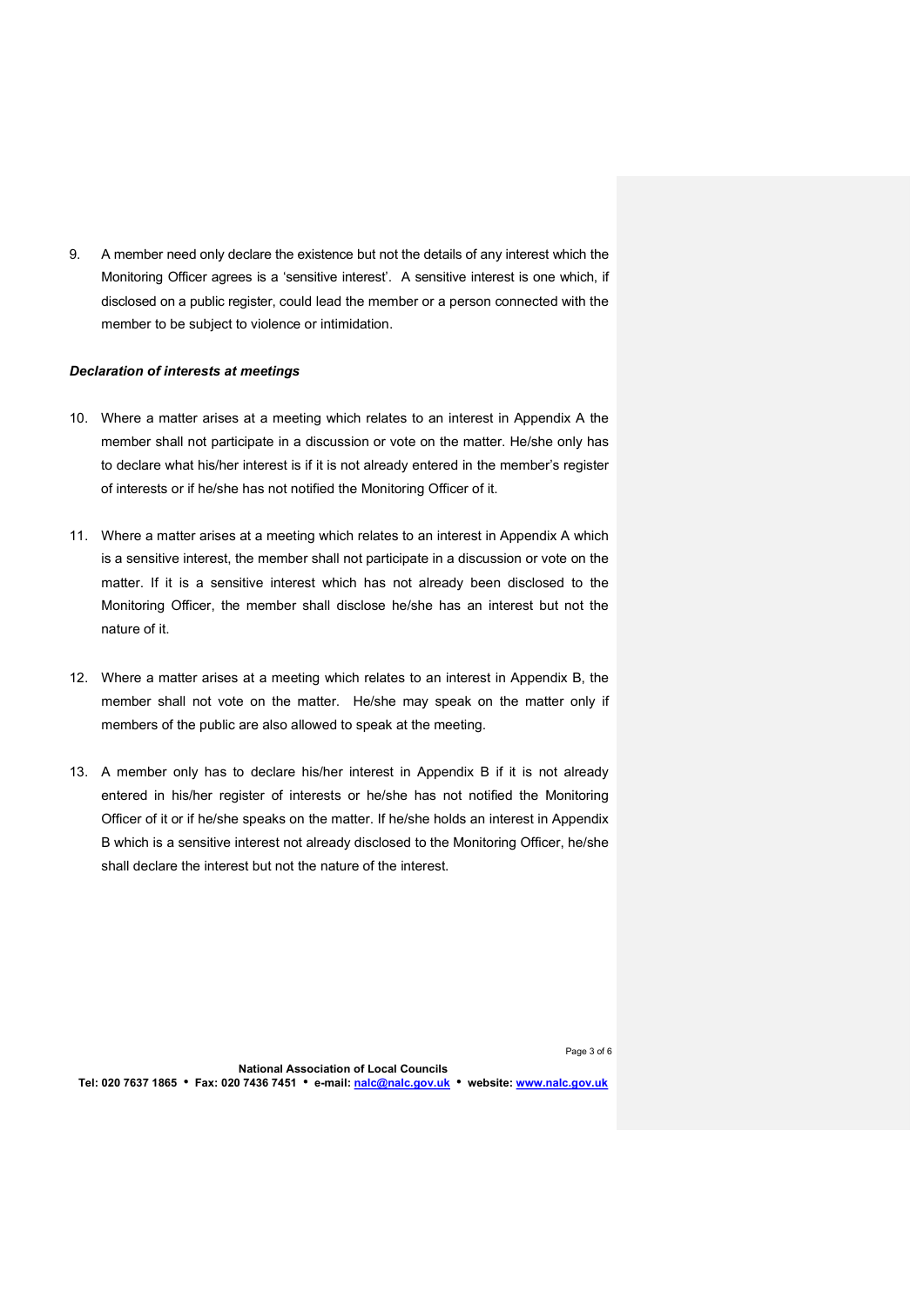14. Where a matter arises at a meeting which relates to a financial interest of a friend, relative or close associate (other than an interest of a person in Appendix A), the member shall disclose the nature of the interest and not vote on the matter. He/she may speak on the matter only if members of the public are also allowed to speak at the meeting. If it is a 'sensitive interest' the member shall declare the interest but not the nature of the interest.

## **Dispensations**

15. On a written request made to the Council's proper officer, the Council may grant a member a dispensation to participate in a discussion and vote on a matter at a meeting even if he/she has an interest in Appendices A and B if the Council believes that the number of members otherwise prohibited from taking part in the meeting would impede the transaction of the business; or it is in the interests of the inhabitants in the Council's area to allow the member to take part or it is otherwise appropriate to grant a dispensation.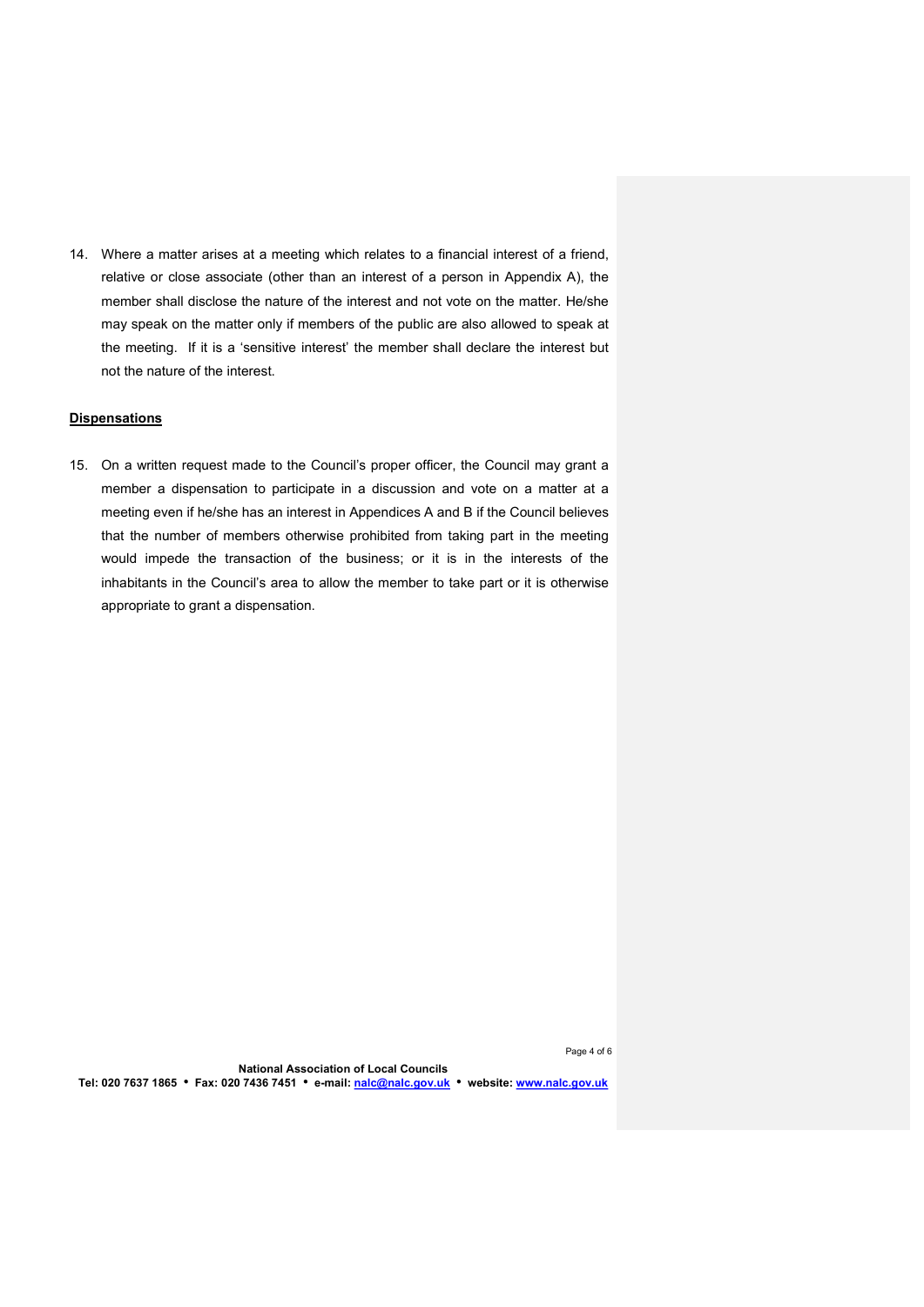## Appendix A

Interests described in the table below.

| <b>Subject</b>                                          | <b>Description</b>                                                                                                                                                                                                                                                                                                                                                                                                                                                                                                                                |
|---------------------------------------------------------|---------------------------------------------------------------------------------------------------------------------------------------------------------------------------------------------------------------------------------------------------------------------------------------------------------------------------------------------------------------------------------------------------------------------------------------------------------------------------------------------------------------------------------------------------|
| Employment, office,<br>trade, profession or<br>vocation | Any employment, office, trade, profession or vocation carried on for profit or gain by the<br>member or by his/her spouse or civil partner or by the person with whom the member is<br>living as if they were spouses/civil partners.                                                                                                                                                                                                                                                                                                             |
| Sponsorship                                             | Any payment or provision of any other financial benefit (other than from the Council)<br>made to the member during the 12 month period ending on the latest date referred to in<br>paragraph 6 above for expenses incurred by him/her in carrying out his/her duties as a<br>member, or towards his/her election expenses. This includes any payment or financial<br>benefit from a trade union within the meaning of the Trade Union and Labour Relations<br>(Consolidation) Act 1992.                                                           |
| Contracts                                               | Any contract made between the member or his/her spouse or civil partner or the person<br>with whom the member is living as if they were spouses/civil partners (or a firm in which<br>such person is a partner, or an incorporated body of which such person is a director* or a<br>body that such person has a beneficial interest in the securities of*) and the Council —                                                                                                                                                                      |
|                                                         | (a) under which goods or services are to be provided or works are to be executed; and                                                                                                                                                                                                                                                                                                                                                                                                                                                             |
|                                                         | (b) which has not been fully discharged.                                                                                                                                                                                                                                                                                                                                                                                                                                                                                                          |
| Land                                                    | Any beneficial interest in land held by the member or by his/her spouse or civil partner or<br>by the person with whom the member is living as if they were spouses/civil partner which<br>is within the area of the Council.<br>'Land' excludes an easement, servitude, interest or right in or over land which does not<br>give the member or his/her spouse or civil partner or the person with whom the member is<br>living as if they were spouses/civil partners (alone or jointly with another) a right to occupy<br>or to receive income. |
| Licences                                                | Any licence (alone or jointly with others) held by the member or by his/her spouse or civil<br>partner or by the person with whom the member is living as if they were spouses/civil<br>partners to occupy land in the area of the Council for a month or longer.                                                                                                                                                                                                                                                                                 |
| Corporate tenancies                                     | Any tenancy where (to the member's knowledge)-                                                                                                                                                                                                                                                                                                                                                                                                                                                                                                    |
|                                                         | (a) the landlord is the Council; and                                                                                                                                                                                                                                                                                                                                                                                                                                                                                                              |
|                                                         | (b) the tenant is a body that the member, or his/her spouse or civil partner or the person<br>with whom the member is living as if they were spouses/civil partners is a partner of or a<br>director* of or has a beneficial interest in the securities* of.                                                                                                                                                                                                                                                                                      |
| <b>Securities</b>                                       | Any beneficial interest held by the member or by his/her spouse or civil partner or by the<br>person with whom the member is living as if they were spouses/civil partners in<br>securities* of a body where-                                                                                                                                                                                                                                                                                                                                     |
|                                                         | (a) that body (to the member's knowledge) has a place of business or land in the area of<br>the Council; and                                                                                                                                                                                                                                                                                                                                                                                                                                      |
|                                                         | (b) either-                                                                                                                                                                                                                                                                                                                                                                                                                                                                                                                                       |
|                                                         | (i) the total nominal value of the securities* exceeds £25,000 or one hundredth of the total<br>issued share capital of that body; or                                                                                                                                                                                                                                                                                                                                                                                                             |
|                                                         | (ii) if the share capital of that body is of more than one class, the total nominal value of the<br>shares of any one class in which the member, or his/her spouse or civil partner or the<br>person with whom the member is living as if they were spouses/civil partners has a<br>beneficial interest exceeds one hundredth of the total issued share capital of that class.<br>*'director' includes a member of the committee of management of an industrial and provident society.                                                            |

\*'securities' means shares, debentures, debenture stock, loan stock, bonds, units of a collective investment scheme<br>within the meaning of the Financial Services and Markets Act 2000 and other securities of any description, money deposited with a building society.

Page 5 of 6

National Association of Local Councils Tel: 020 7637 1865 Fax: 020 7436 7451 e-mail: nalc@nalc.gov.uk website: www.nalc.gov.uk